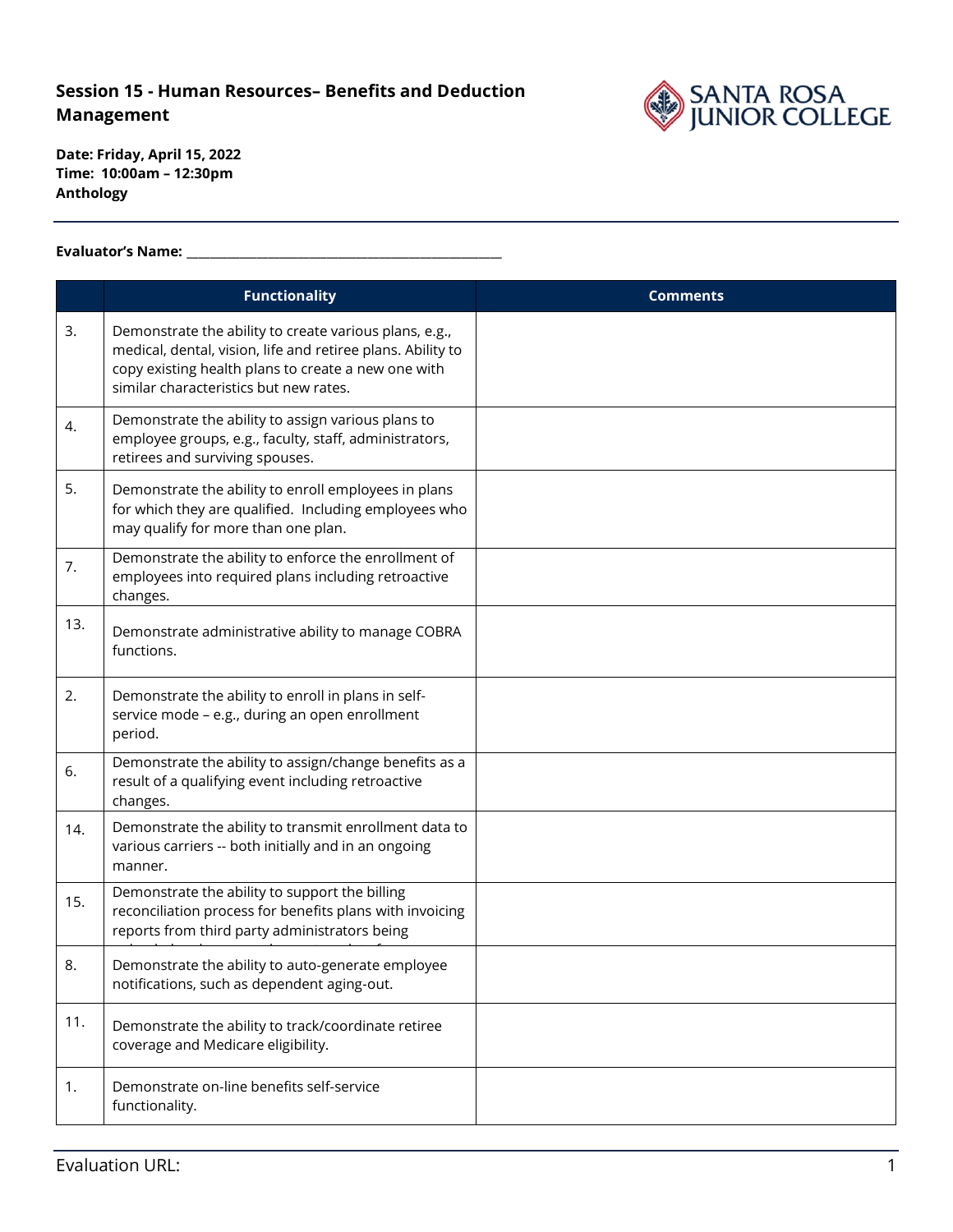# **Session 15 - Human Resources– Benefits and Deduction Management**



**Date: Friday, April 15, 2022 Time: 10:00am – 12:30pm Anthology**

|     | <b>Functionality</b>                                                                                                                                                                                                                                        | <b>Comments</b> |  |  |
|-----|-------------------------------------------------------------------------------------------------------------------------------------------------------------------------------------------------------------------------------------------------------------|-----------------|--|--|
| 12. | Demonstrate the ability to make retroactive<br>adjustments, e.g., because the employee was paying<br>into the wrong retirement program, because the<br>employee was paying too much/too little into a<br>medical program.                                   |                 |  |  |
| 16. | Demonstrate the ability to integrate with third party<br>benefit administrator.                                                                                                                                                                             |                 |  |  |
| 10. | Demonstrate ACA tracking and reporting. for<br>different classes of employees, some based on their<br>timesheets, some based on their class hours plus<br>office hours plus lab hours (adjunct) and some based<br>on their FTE that is entered in the HRIS. |                 |  |  |
| 9.  | Demonstrate how the system handles taxation for<br>Domestic Partners.                                                                                                                                                                                       |                 |  |  |
|     | Management of Deductions                                                                                                                                                                                                                                    |                 |  |  |
| 17. | Demonstrate the ability to create various kinds of<br>deductions (e.g., medical, retirement, union dues,<br>donations)                                                                                                                                      |                 |  |  |
| 18. | Demonstrate the ability to assign dues by subject<br>wages and types of assignments.                                                                                                                                                                        |                 |  |  |
| 19. | Demonstrate the ability to define the rules that are<br>associated with various kinds of deductions (e.g.,<br>mandatory, optional, pre-tax)                                                                                                                 |                 |  |  |
| 20. | Demonstrate various ways deductions can be<br>processed through payroll (percentages, flat amounts,<br>combinations, etc.)                                                                                                                                  |                 |  |  |
| 21. | Demonstrate the ability to track employee year-to-<br>date deduction totals                                                                                                                                                                                 |                 |  |  |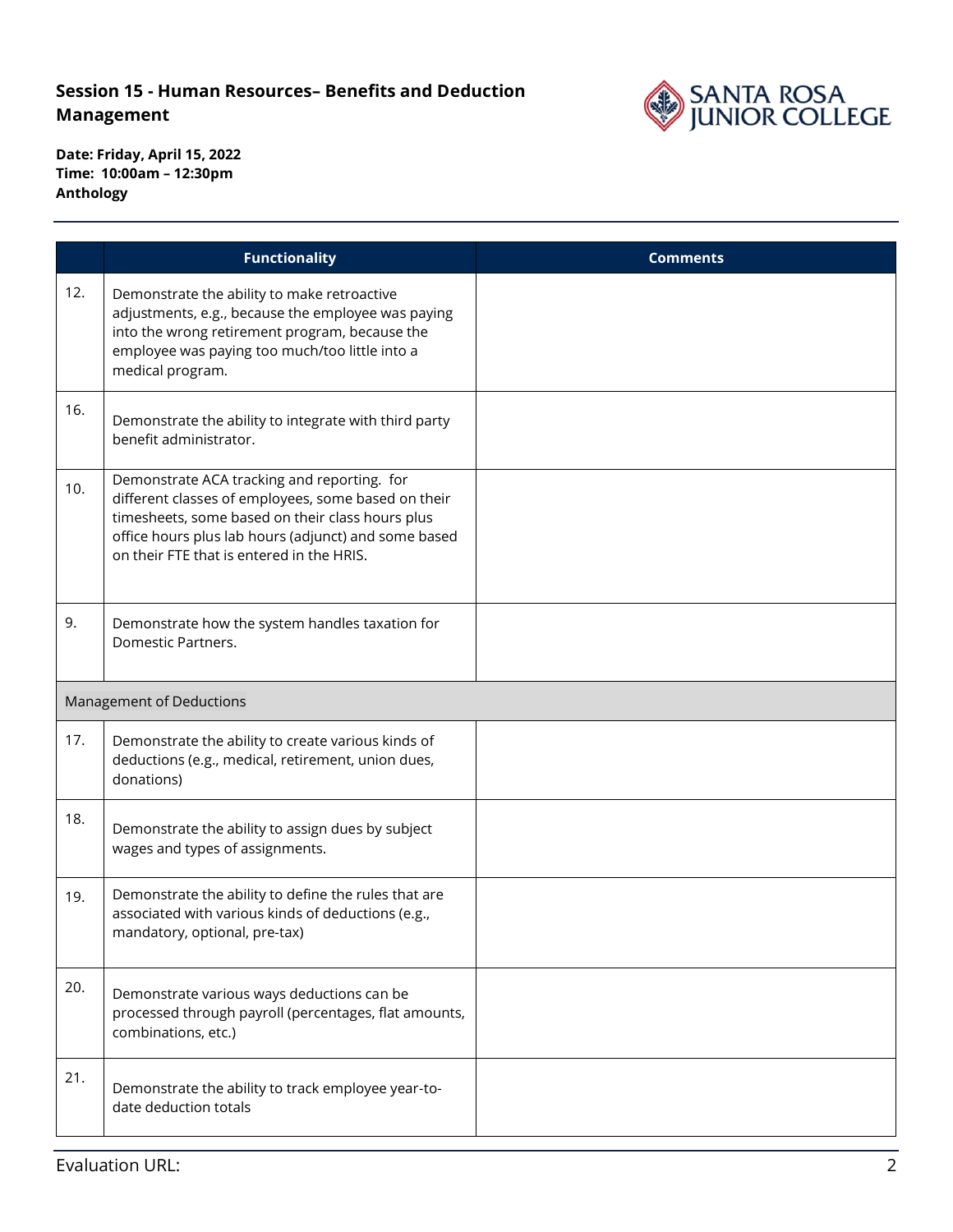## **Session 15 - Human Resources– Benefits and Deduction Management**



**Date: Friday, April 15, 2022 Time: 10:00am – 12:30pm Anthology**

|     | <b>Functionality</b>                                                                         | <b>Comments</b> |
|-----|----------------------------------------------------------------------------------------------|-----------------|
| 23. | Demonstrate the ability to perform gross-to-net check<br>modeling                            |                 |
| 24. | Demonstrate the ability to calculate taxes based upon<br>gross wages less pre-tax deductions |                 |
| 25. | Demonstrate the ability to process garnishments, tax<br>levies, child support, etc.          |                 |
| 26. | Demonstrate the ability to track the institution's tax<br>liabilities, e.g., FICA            |                 |